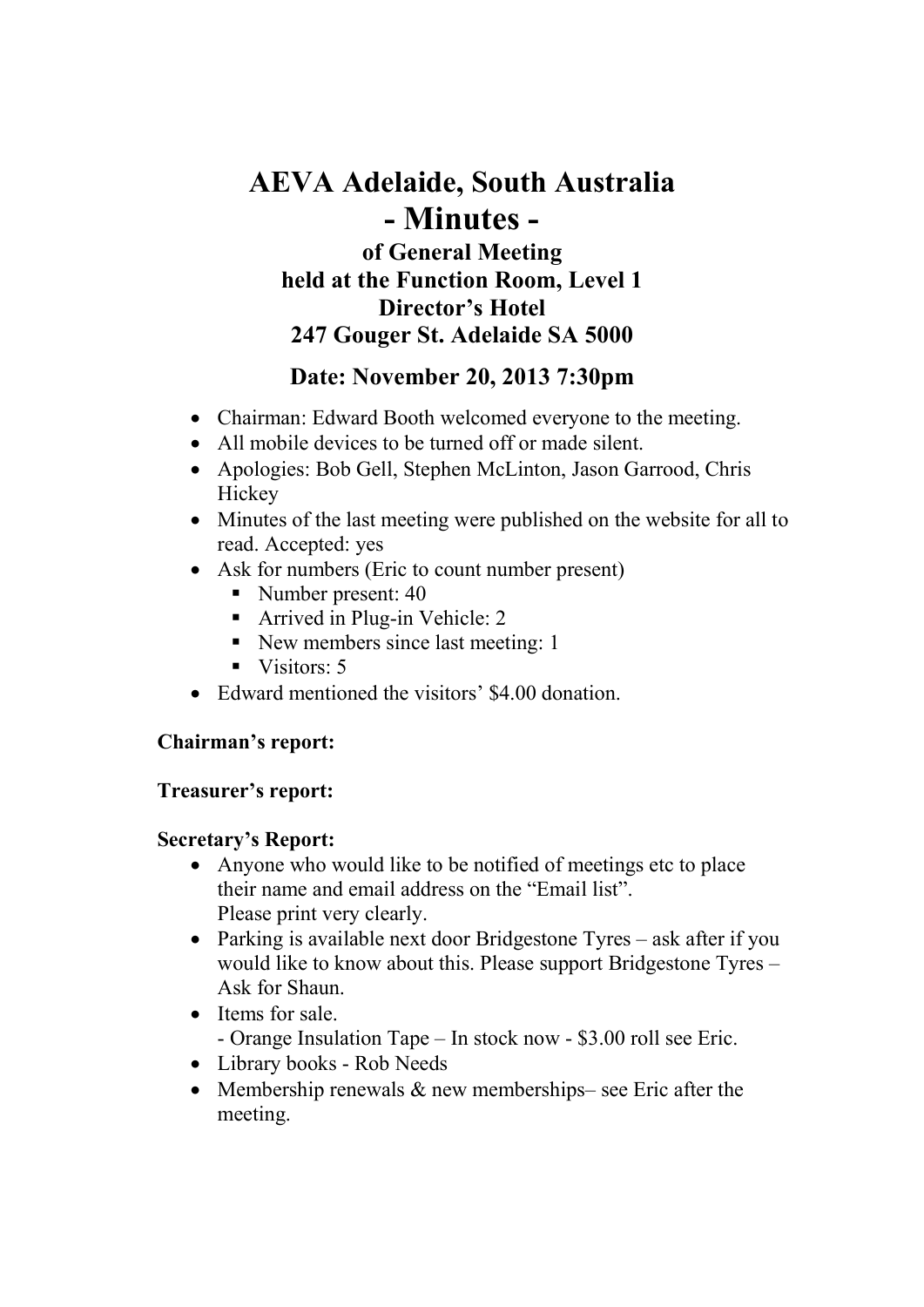- Approval was received for continuing ATA membership \$150.00 Payment still to come from treasurer.
- Approval was received for the cost of hosting the AEVA Adelaide website \$50.00 per year. Payment to Eric now complete.
- The next "EV Meetup" will be held on Saturday 7th December from 10am, at Denis Wooldridge's home, 15 Miller Crt, Novar Gardens, SA, 5040 – Notice available. (Parking available nearby in Oakmont Crescent (over reserve from Denis' place)). Bring your own food to cook on the BBQ and drinks. This is a casual relaxing time for all members and visitors. Bring your friends.
- Correspondence: Edward Booth has a MC600S Motor controller for sale \$750.00.

### Tonight's Guest Speaker:

Simon Mclean from GM Holden Ltd.

Spoke to us about and showed us the Holden VOLT - Extended Range Electric Vehicle

Also Thanks to City Holden for the loan of the Holden VOLT.

#### EV's in the news…

- Eric showed a quick video and image.

# Member EV Conversion reports:

- EricRodda spoke of his progress with the Prius Plugin Conversion and about to start the battery frame using 20 x 20 x 3 steel angle.
- Graham Brown told and showed photos of his EV conversion which he would like to sell.
- Bruce White MightyBoyEV now sold to Terry. and now that he has a new Mitsubishi I-MiEV he is working on monitoring the vehicle on an android via Bluetooth and CanBus.
- Rob Needs is waiting on his engineer to do the final report for Regency.

# Question Time: